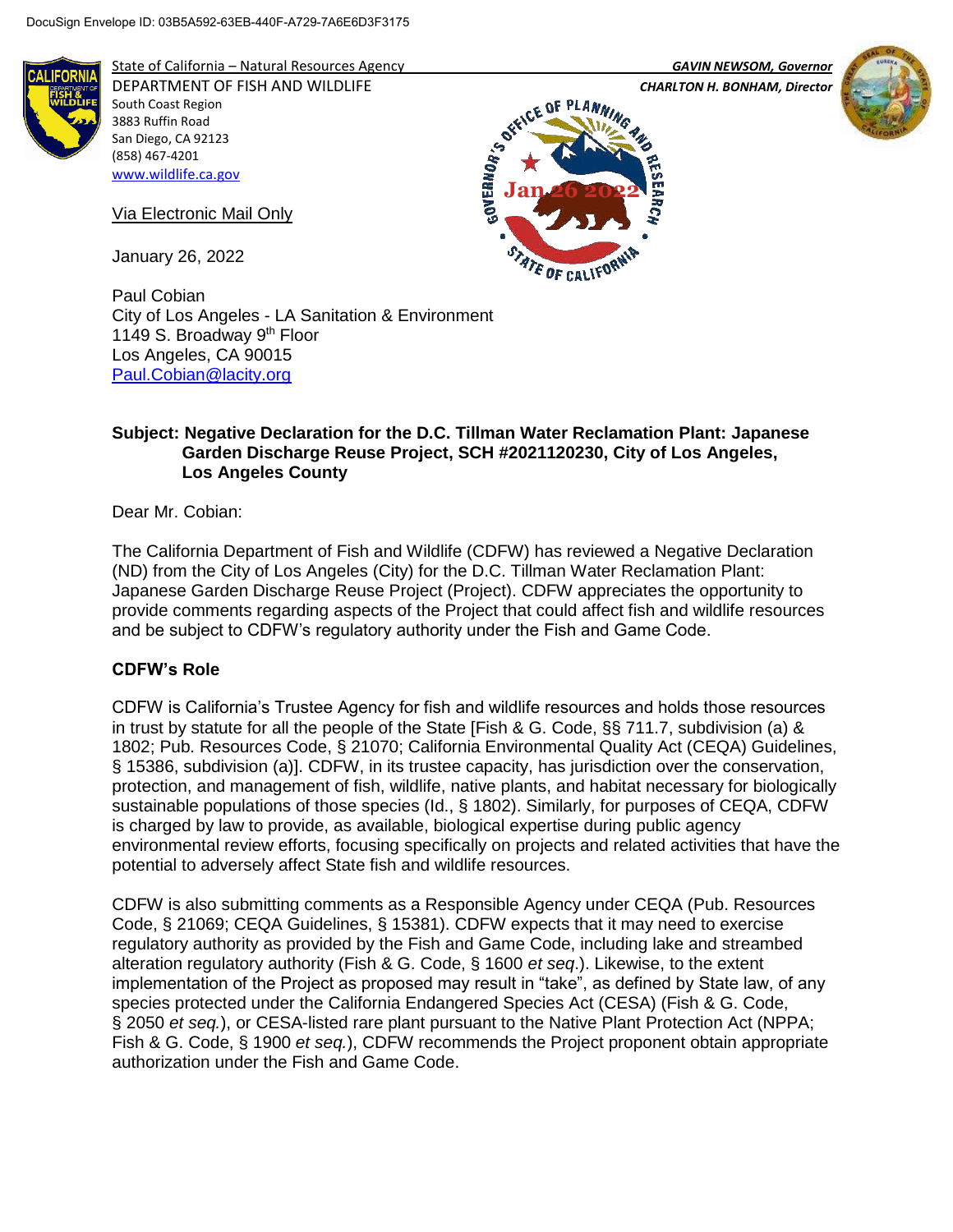Paul Cobian City of Los Angeles - LA Sanitation & Environment January 26, 2022 Page 2 of 11

# **Project Description and Summary**

**Objective:** The Project proposes to cease all discharge of recycled water (Subject Recycled Water), up to 4,820 acre-feet per year (4.5 million gallons per day), from the Japanese Garden Lake located in the Donald C. Tillman Water Reclamation Plant (WRP).

A significant majority of the Subject Recycled Water produced at the WRP is directed through a network of pipes to various water features located in the Sepulveda Basin. The flowthrough process at these various water features serves to maintain water quality and prevent fish kills, odor problems, and algae blooms. Recycled water from these water features, which include the Japanese Garden Lake, Lake Balboa, and Wildlife Lake, discharges to the Los Angeles River at various locations. Currently, discharge from the Japanese Garden Lake enters a 108-inch storm drain, which discharges downstream of the Sepulveda Dam to a concrete-lined box-channel portion of the Los Angeles River.

Under the proposed Project, Subject Recycled Water in the Japanese Garden Lake would be rerouted back to the WRP for additional treatment (Subject Advanced Treated Recycled Water). Subject Advanced Treated Recycled Water would be provided to the Los Angeles Department of Water and Power and conveyed via an existing pipeline system to recharge the San Fernando Groundwater Basin. Groundwater replenishment would be accomplished by spreading the Subject Advanced Treated Recycled Water at the existing Hansen Spreading Grounds and Pacoima Spreading Grounds, both located approximately five miles northeast of the WRP. Subsequent extraction of this groundwater from the San Fernando Groundwater Basin will offset the purchase of imported water supplies with local groundwater.

To facilitate the Project, a new diversion facility consisting of a new valve and new pipeline would be constructed. All activity would be located within the Japanese Garden and WRP property line. The new valve would be installed at the outlet of the Japanese Garden Lake. From the new valve, approximately 80 feet of new buried pipeline would be installed to divert the Subject Recycled Water flow through to the Japanese Garden Lake back to the headworks of the WRP. Construction of the new valve is expected to take two to three months within the summer months of 2022. Construction would occur in four phases as follows:

- Phase 1: Demolish and remove existing surface or near surface improvement materials (e.g., roughly 1,200 square feet of asphalt and concrete);
- Phase 2: Excavate and support installation of the trenches for the diversion; install diversion pipeline;
- Phase 3: Install diversion pipeline including connections to the existing intake and drain pipelines, and backfilling trenches with structural backfill (approximately 30 cubic yards) and/or with stockpiled excavated materials; and,
- Phase 4: Restoration activities including replacement of concrete and asphalt surfaces and restoration of site landscaping.

**Location:** The WRP is located at 6100 Woodley Avenue in the Encino and Van Nuys communities of the City of Los Angeles. The WRP is located within the Sepulveda Basin, located immediately northwest of the intersection of Highway 101 and I-405. The Japanese Garden occupies about 6.5 acres in the northwest corner of the WRP.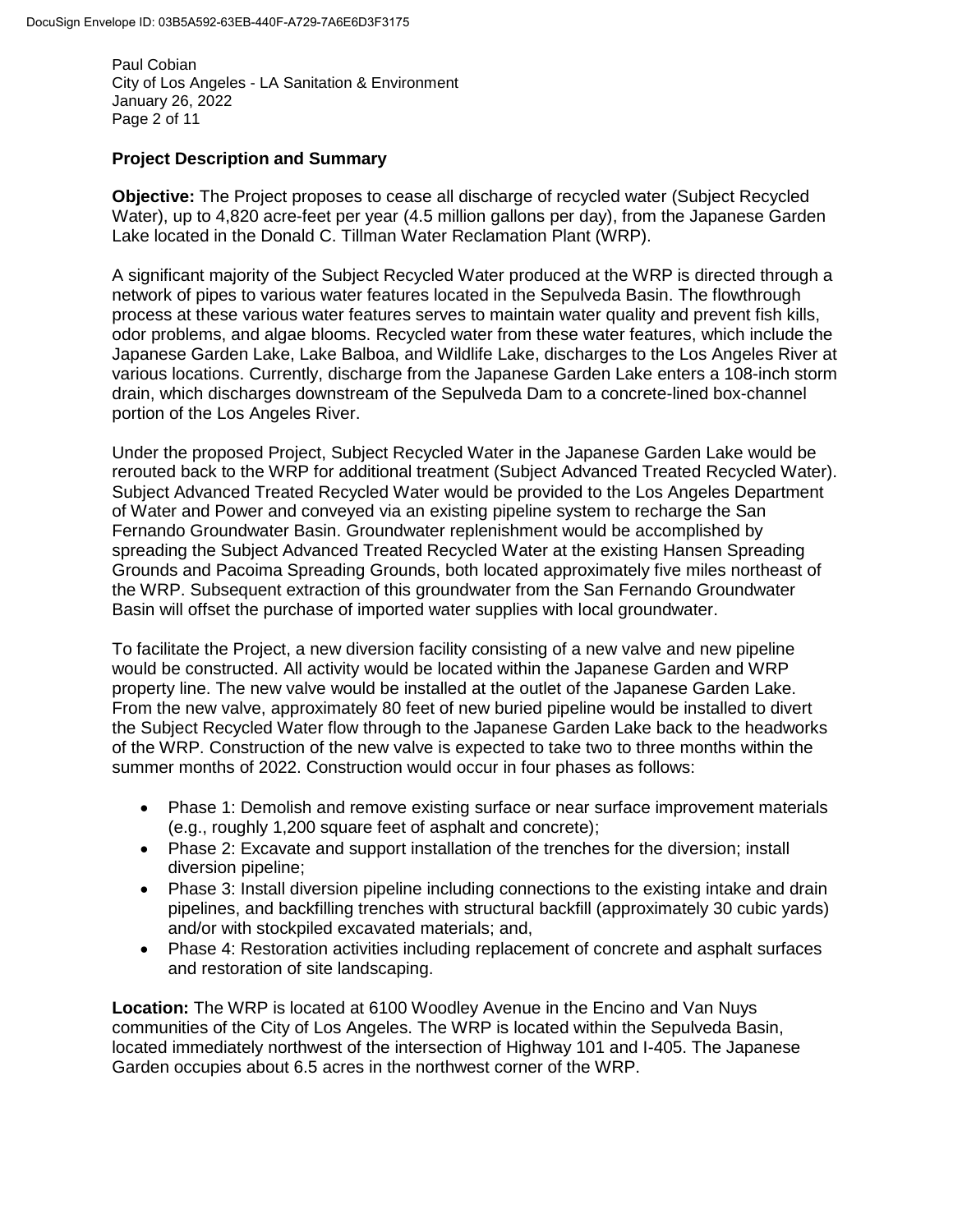Paul Cobian City of Los Angeles - LA Sanitation & Environment January 26, 2022 Page 3 of 11

#### **Comments and Recommendations**

CDFW offers the comments and recommendations below to assist the City in adequately identifying, avoiding, and/or mitigating the Project's significant, or potentially significant, direct, and indirect impacts on fish and wildlife (biological) resources. Editorial comments or other suggestions are also included to improve the environmental document. CDFW recommends the measures or revisions below be included in a science-based monitoring program that contains adaptive management strategies as part of the Project's CEQA mitigation, monitoring, and reporting program (Pub. Resources Code, § 21081.6; CEQA Guidelines, § 15097).

### **Specific Comments**

### **Comment: Impacts on Nesting Birds**

**Issue:** The Project's environmental document does not discuss the Project's potential to impact nesting birds.

**Specific impacts:** Project construction and activities during the nesting bird season could cause nesting birds to abandon their nests and a decrease in feeding frequency. This could result in loss of fertile eggs and nestlings.

**Why impacts would occur:** According to eBird, there are ten bird hotspots in the Sepulveda Basin. One of these hotspots is in the Japanese Garden (*Sepulveda Basin-Japanese Garden* hotspot) (eBird 2021). At least 83 species of birds have been observed at the *Sepulveda Basin-Japanese Garden* hotspot (eBird 2021). According to page 4-8 of the ND, the Japanese Garden is described as a "heavily vegetated area…with many mature trees, ornamental plantings, and native vegetation." There is a possibility that birds may nest in the Japanese Garden. Moreover, there is a possibility that birds may nest in trees and vegetation adjacent to the Japanese Garden on the west, southwest, and east.

Any birds nesting within and adjacent to the construction of the new diversion facility could be impacted because the Project would "involve temporary effects to ornamental vegetation during construction" (ND page 4-8). Construction of the new diversion facility would overlap with the bird nesting season which typically occurs from February 1 (as early as January 1 for raptors) through August 31 in the Project region. According to Table 2.2-2 in the ND, construction would require demolition, trenching, and ground-disturbing (grading, paving, landscaping) activities facilitated by large equipment such as an excavator, loader, water truck, dump truck, crane, paver, roller, and a concrete saw. Construction would create elevated levels of noise, human activity, dust, ground vibrations, and vegetation disturbance. In addition, nesting birds could be impacted by ambient nighttime lighting since the Project may require construction activity at night (ND page 2-6). These activities occurring near potential nests could cause birds to abandon their nests and a decrease in feeding frequency, both resulting in the loss of fertile eggs or nestlings. Accordingly, the Project would have an impact on nesting birds.

**Evidence impact would be significant:** Nests of all birds and raptors are protected under State laws and regulations, including Fish and Game Code, sections 3503 and 3503.5. Fish and Game Code section 3503 states, "It is unlawful to take, possess, or needlessly destroy the nest or eggs of any bird." Fish and Game code section 3503.5 prohibits the take, possession, or destruction of birds-of-prey and their nests or eggs. Also, take or possession of migratory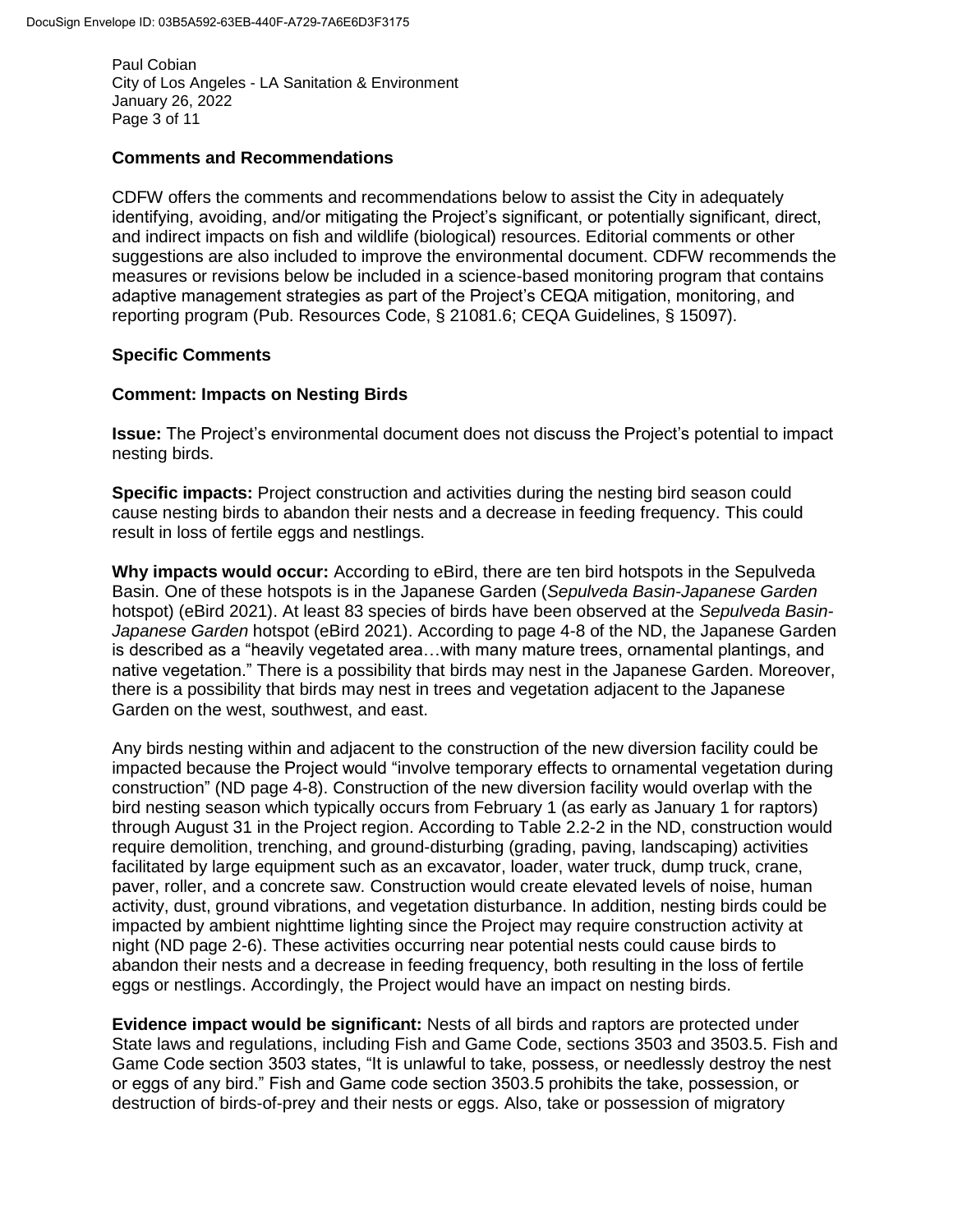Paul Cobian City of Los Angeles - LA Sanitation & Environment January 26, 2022 Page 4 of 11

nongame birds designated in the Federal Migratory Bird Treaty Act of 1918 is prohibited under Fish and Game Code section 3513. As such, impacts on nesting birds and raptors, either directly or indirectly through nest abandonment, reproductive suppression, or loss of occupied nesting habitat, would be a significant impact absent appropriate mitigation. Inadequate avoidance, minimization, and mitigation measures for impacts on nesting birds and raptors will result in the Project continuing to have a substantial adverse direct, indirect, and cumulative effect, either directly or through habitat modifications, on a species identified as a candidate, sensitive, or special status by CDFW or U.S. Fish and Wildlife Service.

#### **Recommended Potentially Feasible Mitigation Measure(s):**

**Recommendation #1:** CDFW recommends the City include an evaluation of the Project's impact on nesting birds in the ND. The ND should provide measures consistent with Mitigation Measures #1 through #3 to avoid the Project's potentially significant impacts on nesting birds to reduce potential effects to less than significant.

**Mitigation Measure #1:** To protect nesting birds that may occur in the Japanese Garden and areas adjacent to the construction site, construction of the new diversion facility and use of any construction-related nighttime lighting should occur between September 1 through January 31, outside of the nesting bird season.

**Mitigation Measure #2:** If construction must occur during the bird nesting season, a qualified biologist should conduct a nesting bird survey no more than 7 days prior to the beginning of any ground and vegetation disturbing activities. The qualified biologist should survey all potential nesting, roosting, and perching sites within a minimum 500-foot radius from the construction site. If Project activities are delayed or suspended for more than 7 days during the nesting bird season over the estimated two to three months of construction, a qualified biologist should repeat nesting bird surveys before any activities can recommence.

**Mitigation Measure #3:** If nesting birds are identified, the qualified biologist should establish a no-disturbance buffer of a minimum of 300 feet around active nests. No-disturbance buffers should be increased, if necessary, to protect the nesting birds. No-disturbance buffers should be maintained until the breeding season has ended or until a qualified biologist determines that the birds have fledged and are no longer reliant upon the nest or parental care for survival.

#### **Additional Recommendations**

#### **Recommendation #2: HEC-RAS Hydraulic Modeling**

The ND relies on the results of HEC-RAS hydraulic modeling conducted for the proposed Project to evaluate the effects to biological resources. The HEC-RAS model was adapted from the Los Angeles River Environmental Flows Study (Stein et al. 2021). The HEC-RAS modeling conducted for the Project deviates from the models used in the Los Angeles River Environmental Flows Study in two aspects. First, the HEC-RAS model conducted for the proposed Project used flow data collected from a period between January 2008 through June 2019. The models used in the Los Angeles River Environmental Flows Study were based on hydrologic conditions (or baseline conditions) defined as the flows and operations (wastewater reclamation plants) that occurred during water year (WY) 2011 to 2017. Second, the HEC-RAS model conducted for the proposed Project analyzes flow based on three scenarios: lowest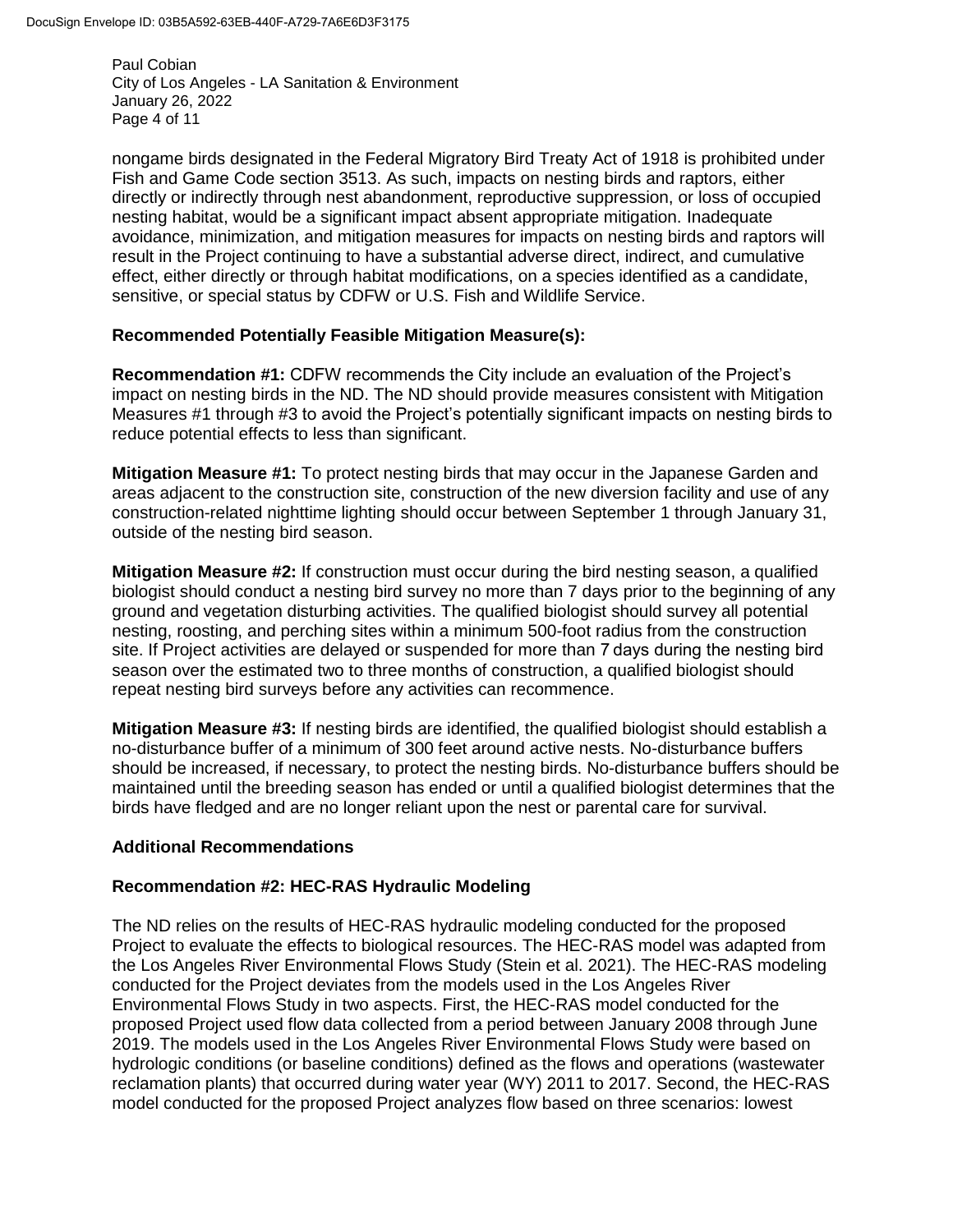Paul Cobian City of Los Angeles - LA Sanitation & Environment January 26, 2022 Page 5 of 11

monthly mean daily flow (April), highest monthly mean daily flow (January), and lowest average monthly mean daily flow (August). The Los Angeles River Environmental Flows Study analyzes flow based on two seasons: wet season (October through March) or dry season (April through September).

CDFW recommends the City provide additional clarification and justification in the ND for more complete disclosure as to how the City used HEC-RAS hydraulic modeling to evaluate the Project's effects to biological resources. CDFW recommends the City revise the ND to:

- clarify if the flow data from January 2008 through June 2019 is based on calendar year or water year (October 1 through September 30);
- explain why HEC-RAS modeling did not use hydrologic conditions consistent with the Los Angeles River Environmental Flows Study (i.e., WY 2011 to 2017);
- explain why using hydrologic conditions from January 2008 through June 2019 instead of WY 2011 to 2017 is adequate to compare baseline conditions against conditions when the Project is implemented;
- explain why HEC-RAS modeling evaluates flow based on means of all 12 months instead of flow based on means within a range of months during the wet (October through March) and dry season (April through September);
- explain if the three modeled scenarios coincide with the wet and dry season as defined in the Los Angeles River Environmental Flows Study; and,
- clarify whether the ND evaluates Project impacts on biological resources based on wet and dry season flow.

# **Recommendation #3: Threshold of Significance**

CDFW appreciates that the ND provides a quantitative evaluation of the Project's effects on discharge, maximum depth, and wetted perimeter along the Los Angeles River. CDFW also appreciates that the City evaluated the Project's cumulative effects on the Los Angeles River. However, it is unclear what thresholds the City used to determine that these effects on the Los Angeles River are "minor" and "not noticeable" as described in the MND, which resulted in a determination that the Project has no impact or less than significant impact on biological resources. The ND does not provide a qualitative or quantitative definition for "minor" and "not noticeable" nor does the ND explain why the criteria or threshold for "minor" and "not noticeable" are appropriate for determining the Project's level of significance. In addition, the ND does not explain if "minor" and "not noticeable" were derived from a statistical exercise comparing current and post-Project conditions.

CDFW recommends the City revise the ND to explain what defines "minor" and "not noticeable" and how these definitions were derived based on any criteria, thresholds, or statistics. A threshold of significance should be an identifiable quantitative, qualitative, or performance level (CEQA Guidelines, § 15064.7). The ND should explain how compliance with those thresholds means that the Project's impacts are less than significant [CEQA Guidelines, § 15064(b)(2)]. The ND should explain whether these thresholds have been adopted for general use by the City as part of the City's environmental review process, which must be adopted by ordinance, resolution, rule, or regulation, and developed through a public review process and be supported by substantial evidence (CEQA Guidelines, § 15064.7). The ND explain disclose whether these thresholds have been previously adopted or recommended by other public agencies or recommended by experts (CEQA Guidelines, § 15064.7).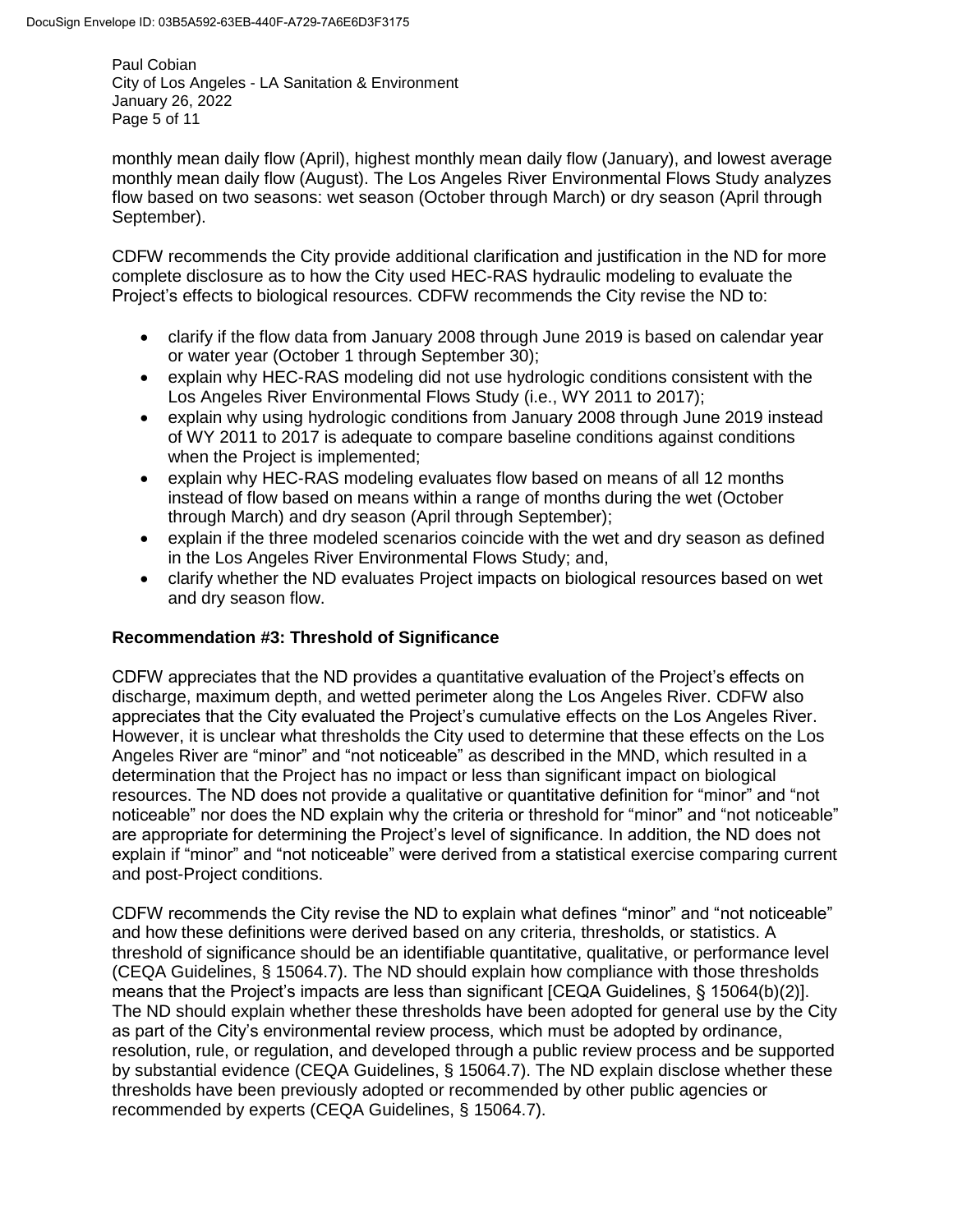Paul Cobian City of Los Angeles - LA Sanitation & Environment January 26, 2022 Page 6 of 11

# **Recommendation #4: Minimum Threshold Requirements for Willows (***Salix* **genus) and Cattail (***Typha* **genus) Under Medium Probability Conditions**

CDFW recommends the City provide clarification and additional discussion of the Project's impacts and cumulative impacts on riparian habitat or other sensitive communities in the Glendale Narrows stretch of the Los Angeles River. First, page 4-45 in the ND states, "flows under the average dry weather condition with the proposed Project are predicted to be 49.7 cfs and under the lowest dry weather condition to be 28.5 cfs. These predicted flows are above the thresholds that indicate support of suitable habitat for both survival and growth of cattails throughout the Glendale Narrows stretch of the Los Angeles River." According to Table 4.6-3, summer flow conditions required to provide suitable habitat for survival of cattails is 84-1,968 cfs at the LA14 reporting node and 77-568 cfs at the Glendale reporting node. The predicted flows of 49.7 cfs and 28.5 cfs are below the summer flow conditions required at the LA14 and Glendale reporting nodes. CDFW recommends the City provide additional discussion and clarification as to why predicted flows of 49.7 cfs and 28.5 cfs would not result in significant impacts on riparian habitat or other sensitive communities. In addition, CDFW recommends the City provide an evaluation of predicted wet season flows in relation to wet season flow conditions required to provide suitable habitat for survival and growth of cattails and willows.

Second, under section 5.4.4, CDFW recommends the City provide a discussion on whether the Project would have a cumulative impact on riparian habitat or other sensitive communities. The discussion should evaluate cumulative flow reductions during the wet and dry season in relation to wet and dry season flow conditions required to provide suitable habitat for survival and growth of willows and cattails.

Finally, CDFW recommends the City clarify where/how values in Table 4.6-2 and 4.6-3 were derived and why some of the values are inconsistent with the flow conditions derived via the [LA](https://sccwrp.shinyapps.io/lar_eflows_shinyapp/)  [River Environmental Flows Dashboard](https://sccwrp.shinyapps.io/lar_eflows_shinyapp/) (SCCWRP 2021). For example, using the *Flow Range Determination* tool, the dry season baseflow range for a medium probability of willow adult survival at the Glendale node is 23-355 cfs. This value differs from 23-40,590 cfs in Table 4.6-2.

# **Recommendation #5: Fish and Game Code Section 1602**

CDFW exercises its regulatory authority as provided by Fish and Game Code section 1600 et seq. to conserve fish and wildlife resources which includes rivers, streams, or lakes and associated plant communities. Fish and Game Code section 1602 requires any person, state or local governmental agency, or public utility to notify CDFW prior to beginning any activity that may do one or more of the following:

- Divert or obstruct the natural flow of any river, stream, or lake<sup>1</sup>;
- Change the bed, channel, or bank of any river, stream, or lake;
- Use material from any river, stream, or lake; or,

 $\overline{\phantom{a}}$ 

Deposit or dispose of material into any river, stream, or lake.

<sup>&</sup>lt;sup>1</sup> "Any river, stream, or lake" includes those that are dry for periods of time (ephemeral/episodic) as well as those that flow year-round (perennial). This includes ephemeral streams, desert washes, and watercourses with a subsurface flow. It may also apply to work undertaken within the flood plain of a water body.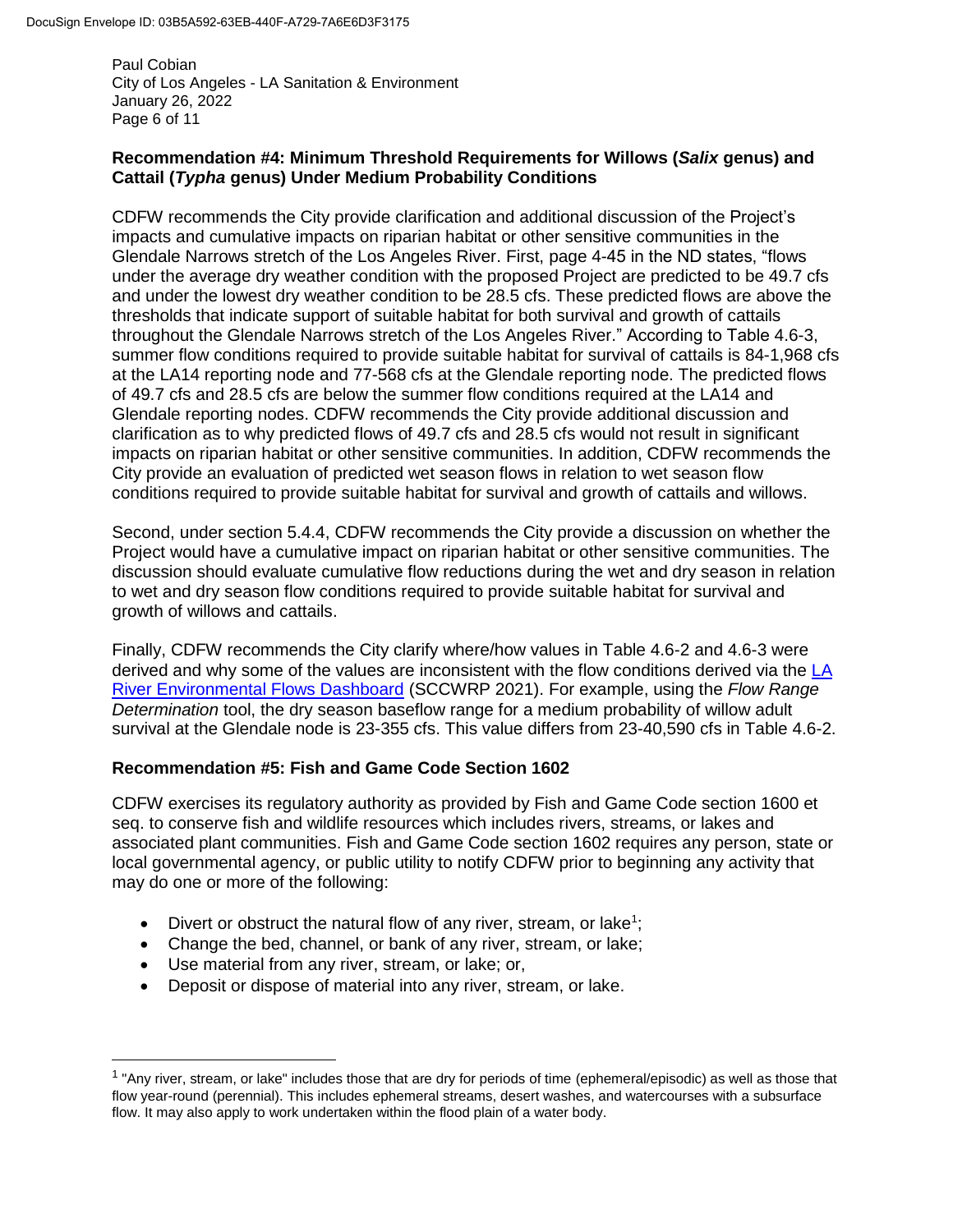Paul Cobian City of Los Angeles - LA Sanitation & Environment January 26, 2022 Page 7 of 11

CDFW requires a Lake or Streambed Alteration (LSA) Agreement when a project activity may substantially adversely affect fish and wildlife resources. If the Project substantially diverts or obstructs the natural flow of any river, stream, or lake, the City should notify CDFW regarding the activity pursuant to Fish and Game Code section 1602. Please visit CDFW's [Lake and](https://wildlife.ca.gov/Conservation/LSA)  [Streambed Alteration Program](https://wildlife.ca.gov/Conservation/LSA) webpage for information about LSA Notification and online submittal through the Environmental Permit Information Management System (EPIMS) Permitting Portal (CDFW 2022).

### **Filing Fees**

The Project, as proposed, would have an impact on fish and/or wildlife, and assessment of filing fees is necessary. Fees are payable upon filing of the Notice of Determination by the City of Los Angeles and serve to help defray the cost of environmental review by CDFW. Payment of the fee is required for the underlying Project approval to be operative, vested, and final (Cal. Code Regs., tit. 14, § 753.5; Fish & G. Code, § 711.4; Pub. Resources Code, § 21089).

### **Conclusion**

We appreciate the opportunity to comment on the Project to assist the City of Los Angeles in adequately analyzing and minimizing/mitigating impacts to biological resources. CDFW requests an opportunity to review and comment on any response that the City of Los Angeles has to our comments and to receive notification of any forthcoming hearing date(s) for the Project [CEQA Guidelines, § 15073(e)]. If you have any questions or comments regarding this letter, please contact Ruby Kwan-Davis, Senior Environmental Scientist (Specialist), at [Ruby.Kwan-Davis@wildlife.ca.gov](mailto:Ruby.Kwan-Davis@wildlife.ca.gov) or (562) 619-2230.

Sincerely,

DocuSigned by: Dro B6E58CFE24724F5..

Erinn Wilson-Olgin Environmental Program Manager I South Coast Region

ec: CDFW

Erinn Wilson-Olgin, Los Alamitos – [Erinn.Wilson-Olgin@wildlife.ca.gov](mailto:Erinn.Wilson-Olgin@wildlife.ca.gov) Victoria Tang, Los Alamitos – [Victoria.Tang@wildlife.ca.gov](mailto:Victoria.Tang@wildlife.ca.gov) Ruby Kwan-Davis, Los Alamitos – [Ruby.Kwan-Davis@wildlife.ca.gov](mailto:Ruby.Kwan-Davis@wildlife.ca.gov) Felicia Silva, Los Alamitos – [Felicia.Silva@wildlife.ca.gov](mailto:Felicia.Silva@wildlife.ca.gov) Julisa Portugal, Los Alamitos – [Julisa.Portugal@wildlife.ca.gov](mailto:Julisa.Portugal@wildlife.ca.gov) Frederic (Fritz) Rieman, Los Alamitos – [Frederic.Rieman@wildlife.ca.gov](mailto:Frederic.Rieman@wildlife.ca.gov) Cindy Hailey, San Diego – [Cindy.Hailey@wildlife.ca.gov](mailto:Cindy.Hailey@wildlife.ca.gov) CEQA Program Coordinator, Sacramento – [CEQACommentLetters@wildlife.ca.gov](mailto:CEQACommentLetters@wildlife.ca.gov)  State Clearinghouse, Office of Planning and Research – [State.Clearinghouse@opr.ca.gov](mailto:State.Clearinghouse@opr.ca.gov)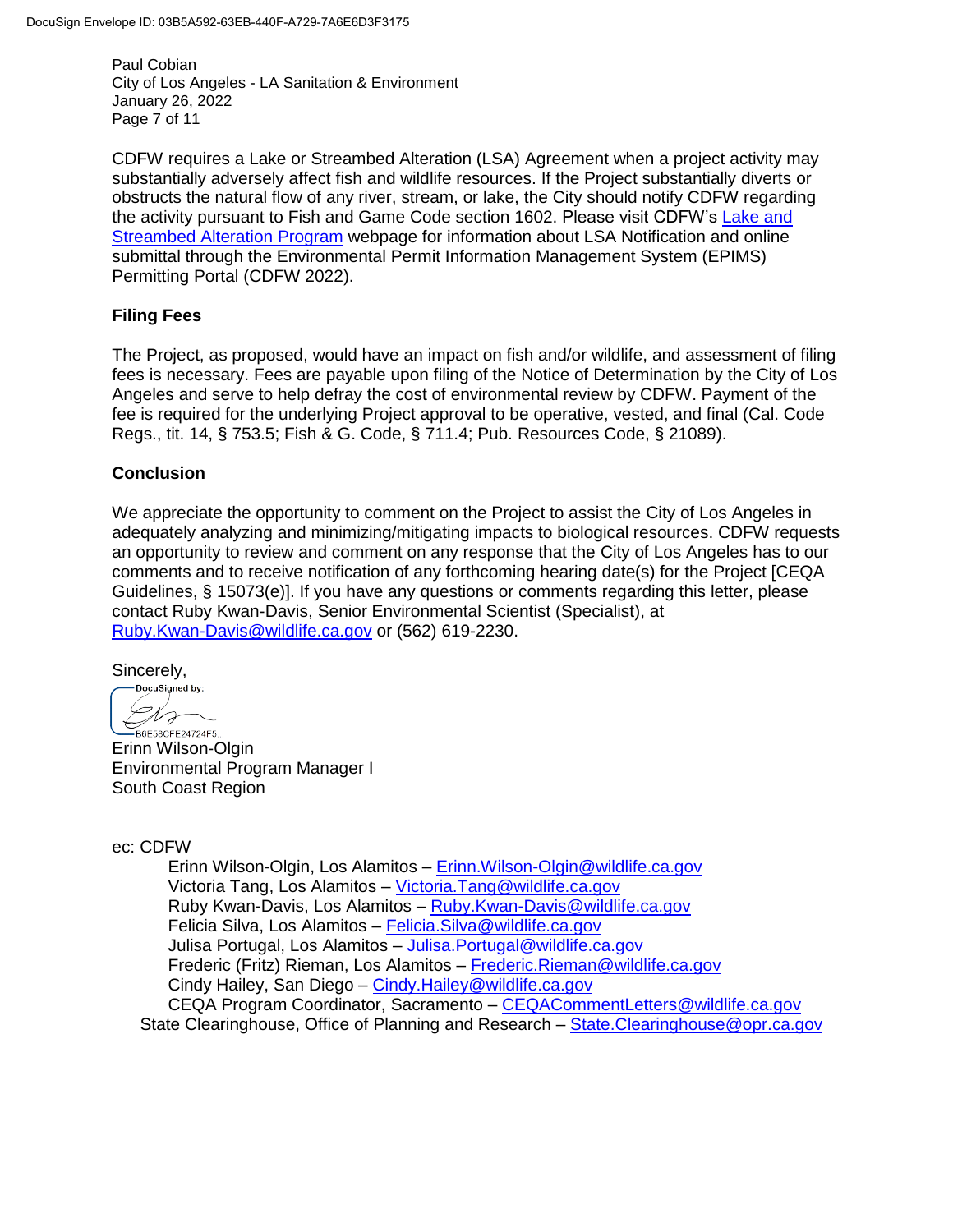Paul Cobian City of Los Angeles - LA Sanitation & Environment January 26, 2022 Page 8 of 11

# **References:**

- [CDFW] California Department of Fish and Wildlife. 2022. Lake and Streambed Alteration Program. Available from: [https://wildlife.ca.gov/Conservation/LSA.](https://wildlife.ca.gov/Conservation/LSA)
- eBird. 2021. Explore Hotspots. [Accessed 29 December 2021.] Accessed at: <https://ebird.org/hotspots?hs=L835992&yr=all&m=>
- [SCCWRP] Southern California Coastal Water Research Project. 2021. LA River Environmental Flows Dashboard. Available from: [https://sccwrp.shinyapps.io/lar\\_eflows\\_shinyapp/](https://sccwrp.shinyapps.io/lar_eflows_shinyapp/)
- Stein, E.D., Wolfand, J., Abdi, R., Irving, K., Hennon, V., Taniguchi-Quan, K., Philippus, D., Tinoco, A., Rust, A., Gallo, E., Bell, C., and T.S. Hogue. 2021. *Process and Decision Support Tools for Evaluating Flow Management Targets to Support Aquatic Life and Recreational Beneficial Uses of the Los Angeles River.* Southern California Coastal Water Research Project Technical Report 1196. April. Available from: [https://www.sccwrp.org/about/research-areas/ecohydrology/los-angeles-river-flows](https://www.sccwrp.org/about/research-areas/ecohydrology/los-angeles-river-flows-project/)[project/](https://www.sccwrp.org/about/research-areas/ecohydrology/los-angeles-river-flows-project/)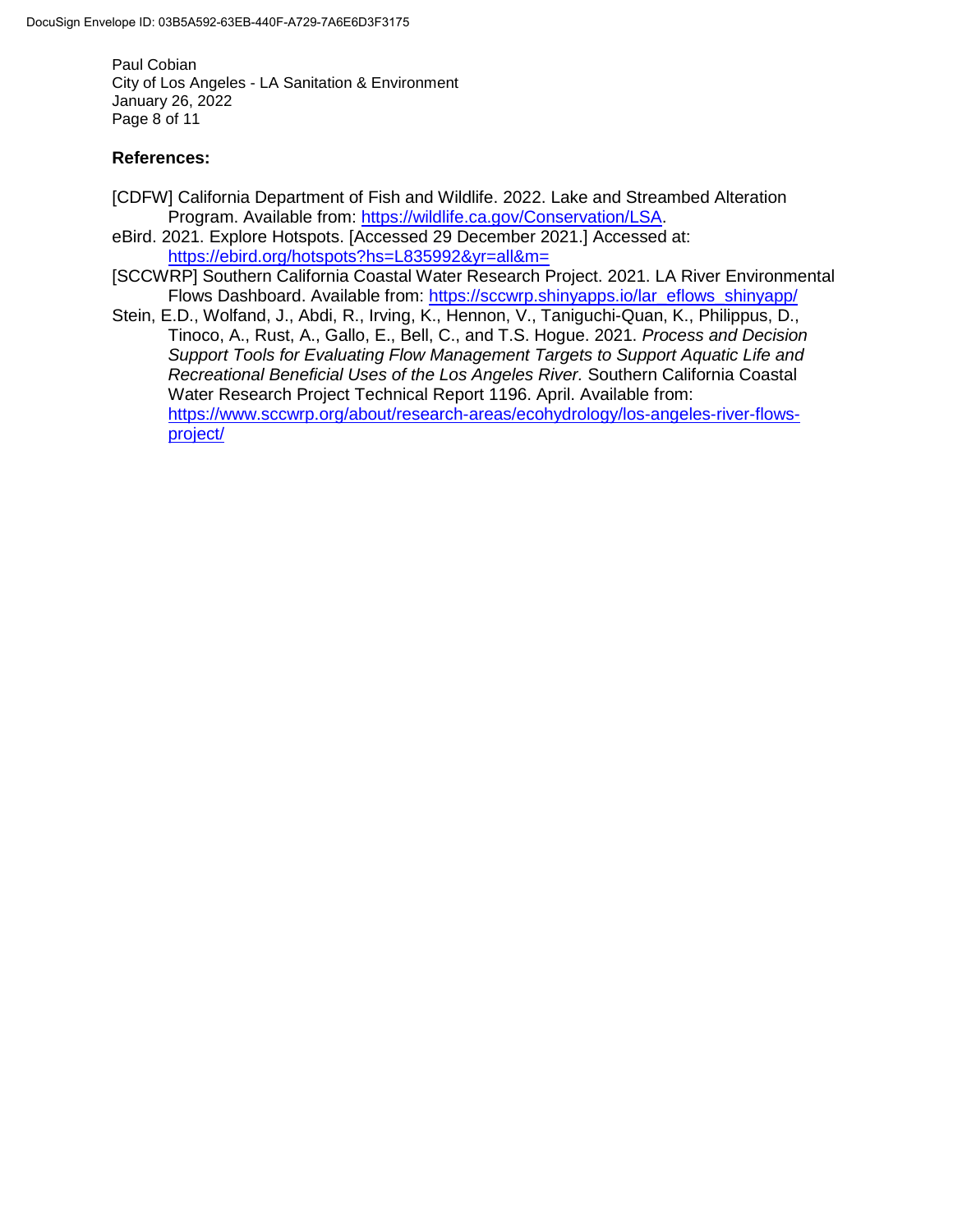

State of California – Natural Resources Agency *GAVIN NEWSOM, Governor* DEPARTMENT OF FISH AND WILDLIFE *CHARLTON H. BONHAM, Director*  South Coast Region

3883 Ruffin Road San Diego, CA 92123 (858) 467-4201 [www.wildlife.ca.gov](http://www.wildlife.ca.gov/)



# **Attachment A: Draft Mitigation and Monitoring Reporting Plan**

| <b>Biological Resources (BIO)</b>                  |                                                                                                                                                                                                                                                                                                                                                                                                                                                                                                                                                                                                                                                               |                                                                                                                              |                                                                |  |  |
|----------------------------------------------------|---------------------------------------------------------------------------------------------------------------------------------------------------------------------------------------------------------------------------------------------------------------------------------------------------------------------------------------------------------------------------------------------------------------------------------------------------------------------------------------------------------------------------------------------------------------------------------------------------------------------------------------------------------------|------------------------------------------------------------------------------------------------------------------------------|----------------------------------------------------------------|--|--|
| Mitigation Measure (MM) or Recommendation (REC)    |                                                                                                                                                                                                                                                                                                                                                                                                                                                                                                                                                                                                                                                               | <b>Timing</b>                                                                                                                | <b>Responsible Party</b>                                       |  |  |
| <b>REC-1 Impacts</b><br>on Nesting<br><b>Birds</b> | The City should include an evaluation of the Project's impact on<br>nesting birds in the Project's CEQA document. The Project's<br>CEQA document should provide measures consistent with<br>Mitigation Measures #1 through #3 to avoid the Project's<br>potentially significant impacts on nesting birds to reduce potential<br>effects to less than significant.                                                                                                                                                                                                                                                                                             | Prior to<br>finalizing/<br>adopting CEQA<br>document                                                                         | City of Los Angeles<br>- LA Sanitation &<br>Environment (City) |  |  |
| MM-BIO-1<br>Impacts on<br><b>Nesting Birds</b>     | To protect nesting birds that may occur in the Japanese Garden<br>and areas adjacent to the construction site, construction of the new<br>diversion facility and use of any construction-related nighttime<br>lighting shall occur between September 1 through January 31,<br>outside of the nesting bird season.                                                                                                                                                                                                                                                                                                                                             | Prior to starting<br>Project<br>construction<br>and activities                                                               | City                                                           |  |  |
| MM-BIO-2<br>Impacts on<br><b>Nesting Birds</b>     | If construction must occur during the bird nesting season, a<br>qualified biologist shall conduct a nesting bird survey no more than<br>7 days prior to the beginning of any ground and vegetation<br>disturbing activities. The qualified biologist shall survey all potential<br>nesting, roosting, and perching sites within a minimum 500-foot<br>radius from the construction site. If Project activities are delayed or<br>suspended for more than 7 days during the nesting bird season<br>over the estimated two to three months of construction, a qualified<br>biologist shall repeat nesting bird surveys before any activities can<br>recommence. | No more than 7<br>days prior to<br>beginning or<br>restarting of any<br>ground and<br>vegetation<br>disturbing<br>activities | City                                                           |  |  |
| MM-BIO-3<br>Impacts on<br><b>Nesting Birds</b>     | If nesting birds are identified, the qualified biologist shall establish<br>a no-disturbance buffer of a minimum of 300 feet around active<br>nests. No-disturbance buffers shall be increased, if necessary, to<br>protect the nesting birds. No-disturbance buffers shall be<br>maintained until the breeding season has ended or until a qualified                                                                                                                                                                                                                                                                                                         | Prior to and<br><b>During Project</b><br>construction<br>and activities                                                      | City                                                           |  |  |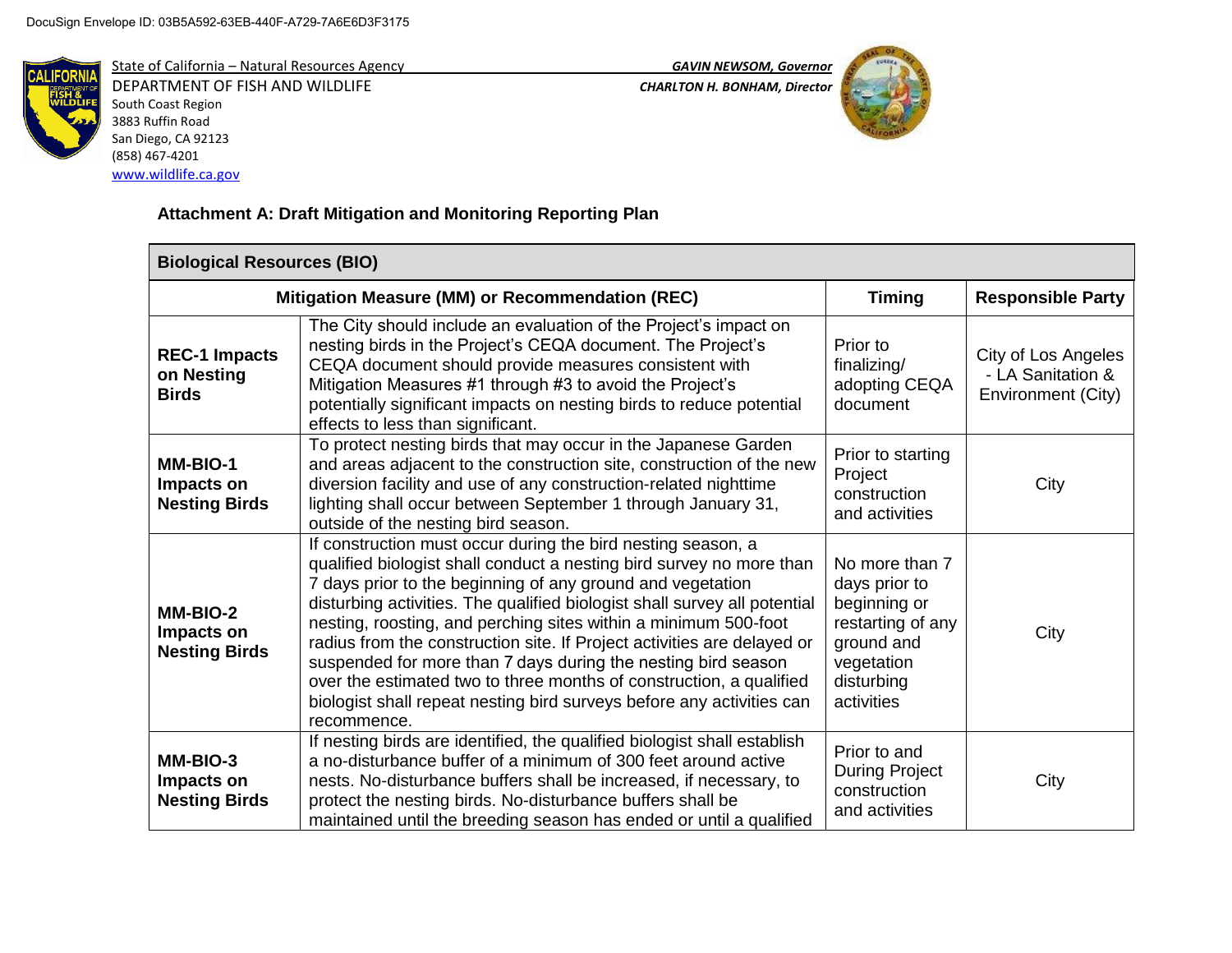DocuSign Envelope ID: 03B5A592-63EB-440F-A729-7A6E6D3F3175

Paul Cobian City of Los Angeles - LA Sanitation & Environment January 26, 2022 Page 10 of 11

|                                                             | biologist determines that the birds have fledged and are no longer<br>reliant upon the nest or parental care for survival.                                                                                                                                                                                                                                                                                                                                                                                                                                                                                                                                                                                                                                                                                                                                                                                                                                                                                                                                                                                                                                                                                                                                                                                        |                                                      |      |
|-------------------------------------------------------------|-------------------------------------------------------------------------------------------------------------------------------------------------------------------------------------------------------------------------------------------------------------------------------------------------------------------------------------------------------------------------------------------------------------------------------------------------------------------------------------------------------------------------------------------------------------------------------------------------------------------------------------------------------------------------------------------------------------------------------------------------------------------------------------------------------------------------------------------------------------------------------------------------------------------------------------------------------------------------------------------------------------------------------------------------------------------------------------------------------------------------------------------------------------------------------------------------------------------------------------------------------------------------------------------------------------------|------------------------------------------------------|------|
| <b>REC-2 HEC-RAS</b><br><b>Hydraulic</b><br><b>Modeling</b> | The City should provide additional clarification and justification in<br>the ND for more complete disclosure as to how the City used HEC-<br>RAS hydraulic modeling to evaluate the Project's effects to<br>biological resources. The City should revise the ND to:<br>clarify if the flow data from January 2008 through June<br>2019 is based on calendar year or water year (October 1<br>through September 30);<br>explain why HEC-RAS modeling did not use hydrologic<br>conditions consistent with the Los Angeles River<br>Environmental Flows Study (i.e., WY 2011 to 2017);<br>explain why using hydrologic conditions from January 2008<br>through June 2019 instead of WY 2011 to 2017 is adequate<br>to compare baseline conditions against conditions when the<br>Project is implemented;<br>explain why HEC-RAS modeling evaluates flow based on<br>means of all 12 months instead of flow based on means<br>within a range of months during the wet (October through<br>March) and dry season (April through September);<br>explain if the three modeled scenarios coincide with the wet<br>and dry season as defined in the Los Angeles River<br>Environmental Flows Study; and,<br>clarify whether the ND evaluates Project impacts on<br>biological resources based on wet and dry season flow. | Prior to<br>finalizing/<br>adopting CEQA<br>document | City |
| <b>REC-3-</b><br><b>Threshold of</b><br><b>Significance</b> | The City should revise the Project's CEQA document to provide a<br>discussion for what the City defines as "minor" and "not noticeable"<br>changes to the Los Angeles River. A threshold of significance<br>should be an identifiable quantitative, qualitative, or performance<br>level. The Project's CEQA document should also explain how<br>compliance with those thresholds means that the Project's impacts<br>are less than significant. The Project's CEQA document should<br>disclose whether these thresholds have been adopted for general<br>use by the City as part of the City's environmental review process.                                                                                                                                                                                                                                                                                                                                                                                                                                                                                                                                                                                                                                                                                     | Prior to<br>finalizing/<br>adopting CEQA<br>document | City |